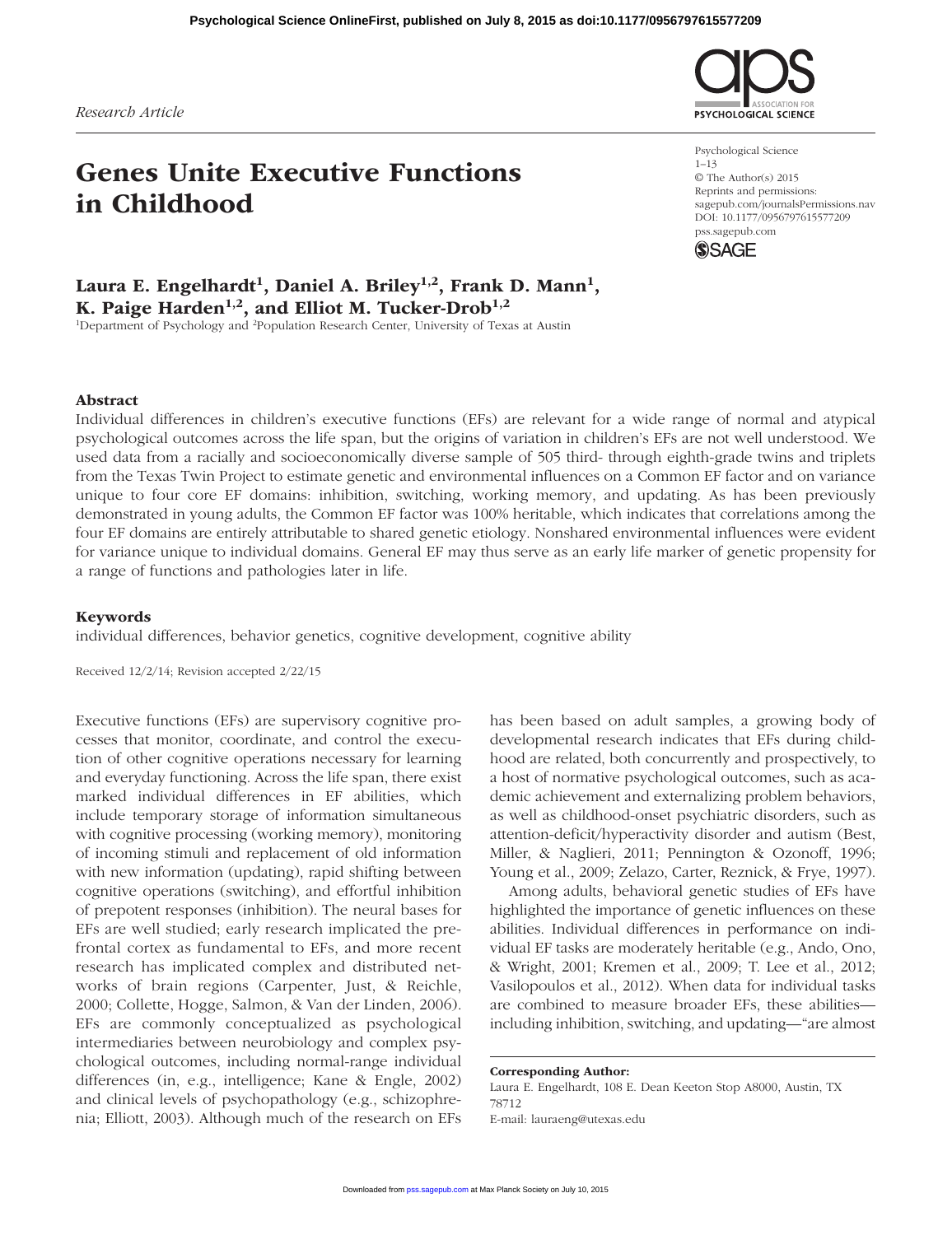entirely genetic in origin" (Friedman et al., 2008). Additionally, the covariation among EF domains, as represented by a single higher-order EF factor, is also nearly 100% heritable. Thus, by adulthood, nongenetic variance in environmental experience accounts for variation in executive processing only narrowly, that is, at the level of performance on specific tasks; at the level of the construct, adult identical twins' EFs are nearly perfectly correlated. However, it is currently unclear whether the outstandingly high heritability of general executive processing is in place in childhood, or whether genetic influences do not reach a developmental apex until adulthood.

Very few behavioral genetic studies of childhood EFs have been conducted, and those that have been reported have focused on individual EF tasks in isolation, rather than broader EF factors (e.g., Kuntsi et al., 2006; Luciano et al., 2001; Polderman et al., 2006; Schachar, Forget-Dubois, Dionne, Boivin, & Robaey, 2011; M. Wang & Saudino, 2013; Z. Wang, Deater-Deckard, Cutting, Thompson, & Petrill, 2012). Such task-level analyses are unable to differentiate genetic and environmental influences on nonexecutive demands from those specific to the EF in question, nor are they able to test the extent to which genetic and environmental influences are shared across different EFs. Other studies (e.g., Cuevas et al., 2014) have examined parent-child resemblance for more general EF composites but have been unable to distinguish the extent to which such resemblance derives from genetic versus shared environmental factors. We are aware of no studies of children that have both implemented genetically informative designs capable of distinguishing genetic from environmental effects and focused on broader EF factors representing variance common to multiple EF tasks separately from unique, potentially nonexecutive, variance.

The heritability of EFs might be substantially lower in childhood than in adulthood, as developmental increases in genetic influence have been observed for multiple phenotypes. For instance, meta-analyses (Briley & Tucker-Drob, 2013; Haworth et al., 2009) have indicated that the heritability of cognitive ability increases continuously from less than 20% in early childhood to upward of 70% by early adulthood. From middle childhood forward, these increases primarily result from the amplification of the same genetic factors over time (Briley & Tucker-Drob, 2013; Tucker-Drob & Briley, 2014), possibly as a result of dynamic processes whereby children select and evoke cognitively stimulating experiences on the basis of genetically influenced traits (Tucker-Drob, Briley, & Harden, 2013). Should EFs show substantially lower heritability in childhood than has been reported for early adulthood, this may point to the sensitivity of EFs to similar dynamic processes over development.

Alternatively, it is possible that individual differences in EFs are nearly entirely genetic in origin even in childhood. If so, individual differences in EFs may represent genetically influenced aptitudes that are expressed early and serve as foundations onto which higher-order cognitive processes are scaffolded. Should childhood EFs prove to be high in heritability, they may serve as developmental endophenotypes: early-life markers of genetic risk for a cross-cutting range of later-life functions and pathologies (Gottesman & Gould, 2003). Researchers who are interested in understanding the mechanisms of genetic risk for these complex, multidetermined outcomes would thus be able to study variables that are mechanistically more proximal to genotypes and less "diluted" by extraneous influences. Developmental endophenotypes could also be leveraged in applied settings to identify children who are at genetic risk for—but who have not yet expressed—maladaptive outcomes and who might therefore be the best candidates for preventive treatments or interventions.

This article reports the first comprehensive multivariate behavioral genetic analysis of EFs in childhood. Using a population-based sample of third- through eighth-grade twins and a multivariate test battery, we investigated genetic and environmental effects in four EF domains: inhibition, switching, working memory, and updating.

## Method

## *Sample*

Data were drawn from 505 third- through eighth-graders who were recruited through the Texas Twin Project (Harden, Tucker-Drob, & Tackett, 2013), a registry of infant, child, and adolescent twins in central Texas. Here, we report 2-year results from a study that stems from the Texas Twin Project and includes in-laboratory assessments of executive function. For the current report, data were available for a total of 272 pairs (233 twin pairs and 39 pairs from triplet sets). Participants ranged in age from 7.89 to 15.25 years (*M* = 10.97, *SD* = 1.74); 52.1% were female. Their racial-ethnic distribution was as follows: 64.6% non-Hispanic White, 18.6% Hispanic, 6.7% African American, 2.0% Asian, 1.2% other, and 6.9% multiple races or ethnicities. Of the participating families, 31.2% reported having received a form of means-tested public assistance, such as food stamps. Thus, the current sample is comparable in size to and considerably more diverse than the sample in which Friedman et al. (2008) found nearly 100% heritability of EF factors in young adulthood (*N* = 293 pairs, approximately 90% non-Hispanic White; for a description of the sample, see Rhea, Gross, Haberstick, & Corley, 2006). As in-lab data collection for the current study is predominantly conducted each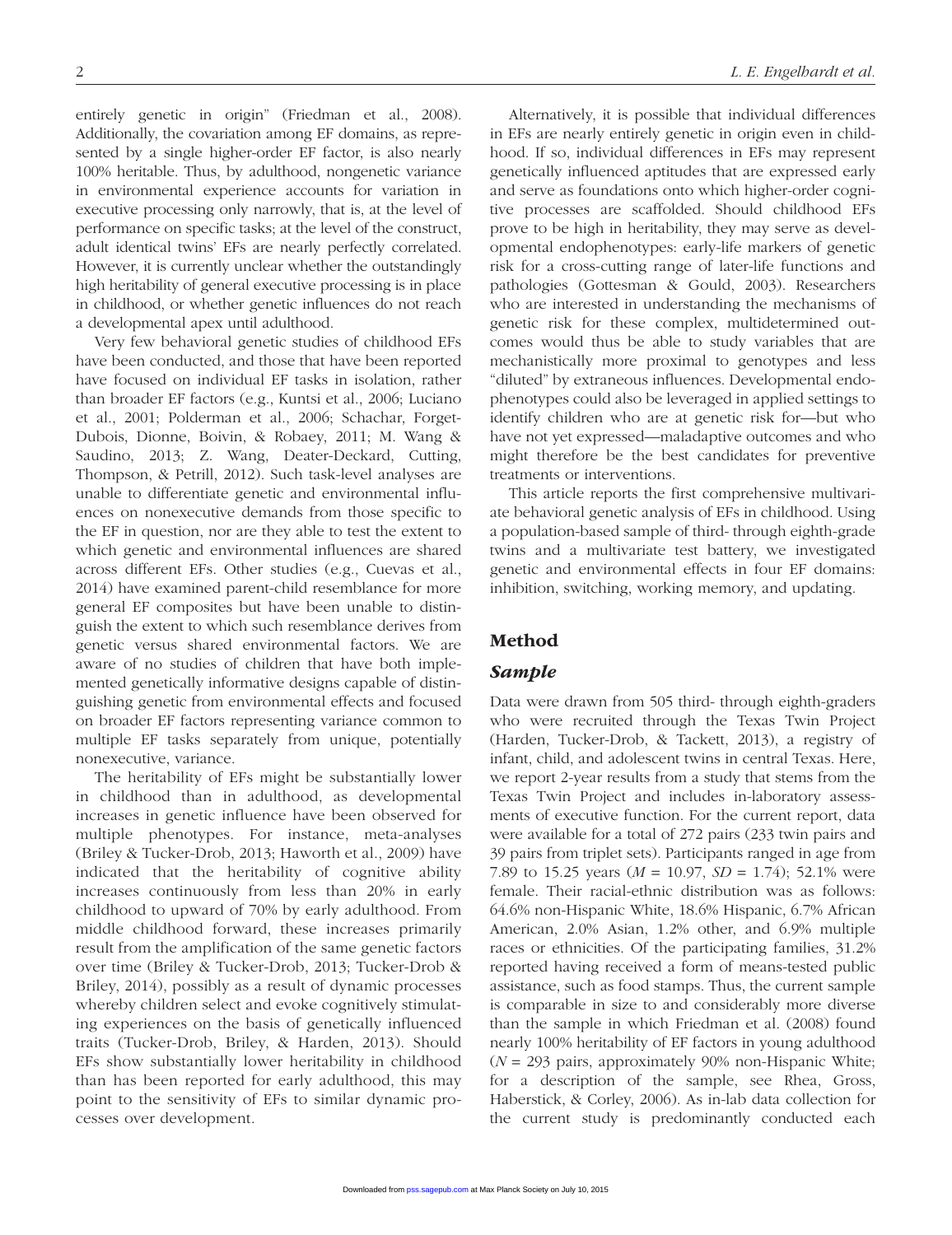summer, with about 100 to 150 pairs assessed per year, we decided to proceed with the current analysis after the second summer of data collection, so that our sample size would approximate that of Friedman et al.

Zygosity of same-sex twins was assessed by a latentclass analysis of parents' and experimenters' ratings of physical similarity. Zygosity determinations from latentclass analyses of physical-similarity ratings have been found to be more than 99% accurate, as validated by determinations based on genotyping (Heath et al., 2003). Our final sample consisted of 84 (30.9%) monozygotic pairs, 99 (36.4%) same-sex dizygotic pairs, and 89 (32.7%) opposite-sex dizygotic pairs. Behavioral genetic analyses that excluded the opposite-sex pairs produced a pattern of results very similar to what is reported here.

## *Measures*

Twelve tasks were selected to assess individual differences in the following four EF domains: inhibition, switching, working memory, and updating (see Table 1). As EF tasks are generally known to have poor reliability relative to cognitive-ability measures (Miyake et al., 2000), we placed considerable emphasis on selecting tasks that have been reported to have strong psychometric properties in child samples. Tasks were administered orally, by computer (Windows computers running E-Prime 2.0, Psychology Software Tools, <http://www.pstnet.com>, and Inquisit 4, Millisecond Software, Seattle, WA), or on paper.

To maintain consistency with the broader EF literature, we converted timed responses to reaction time (RT) metrics. Switch costs and inhibition costs were multiplied by −1 so that higher scores indicated better performance. To correct for positive skew, we log-transformed trail-making and local-global scores and took the square root of *n*-back and listening-recall scores. All stop-signal scores in a given block were omitted if the participant failed to stop on stop trials less than 25% or more than 75% of the time, failed to respond on go trials more than 60% of the time, responded incorrectly on go trials more than 10% of the time, or had a stop-signal RT less than 50 ms (Congdon et al., 2010). Stop-signal RTs were averaged across blocks for the 91% of participants for whom block-level data remained. Plusminus scores more than 3 standard deviations from the mean were Winsorized to the next least extreme value. Additional scores were omitted because of errors in task administration. All analyses used standardized scores. We controlled for age-related differences in performance by regressing first-order latent EF factors onto age in all models.

## *Phenotypic analyses*

For all phenotypic analyses, the sample was treated as consisting of individual cases. Analyses were run using Mplus Version 7.11 (Muthén & Muthén, 2012). We used the Complex Survey option in Mplus to correct for the nonindependence of observations that arose from having individuals embedded in the same family. Each of the 12 tasks was specified to load onto one of up to four latent variables representing inhibition, switching, working memory, and updating ability. This latent-variable approach allowed us to extract factors representing variance common across selected tasks separately from taskspecific (and potentially nonexecutive) variance.

We fit a series of confirmatory factor models to evaluate possible relationships among the EF tasks: a fourfactor model in which four distinct EFs accounted for variation in task performance (Model 1), a three-factor model in which updating and working memory tasks were modeled as indicators of a single latent variable (Model 2), a three-factor model in which inhibition and switching tasks served as indicators of a single latent variable (Model 3), a two-factor model in which updating and working memory were combined into one latent factor and switching and inhibition were combined into a second factor (Model 4), and a one-factor model in which all tasks were regressed onto a single latent variable (Model 5). Models 1 through 4 included a latent, Common EF factor for which all first-order latent factors served as indicators. Model fit was assessed by the chisquare test, which measures badness of fit of the model to the data; by the root-mean-square error of approximation (RMSEA), which indicates the overall degree of discrepancy between the observed covariance matrix and a model-implied covariance matrix; by the comparative fit index (CFI), which compares the model with a baseline model in which no variables are interrelated; and by the Akaike information criterion (AIC), which enables the comparison of nonnested models. To compare the fit of different models, we computed scaled chi-square difference statistics.

## *Behavioral genetic analyses*

Our primary behavioral genetic analyses modeled phenotypic variances as the sum of three factors: additive genetic influences (*A*), which serve to make individuals who are genetically more related (e.g., monozygotic twins compared with dizygotic twins) more similar on an outcome of interest; shared environmental influences (*C*), which serve to make children raised in the same family more similar than children raised in different families, regardless of genetic relatedness; and nonshared environmental influences (*E*), which serve to differentiate children raised in the same family, even when genetically identical. We also fit models in which the *C* factors were dropped. One of these consisted of only the *A* and *E* factors, and the other allowed for contributions from the *A* and *E* factors along with a factor representing dominance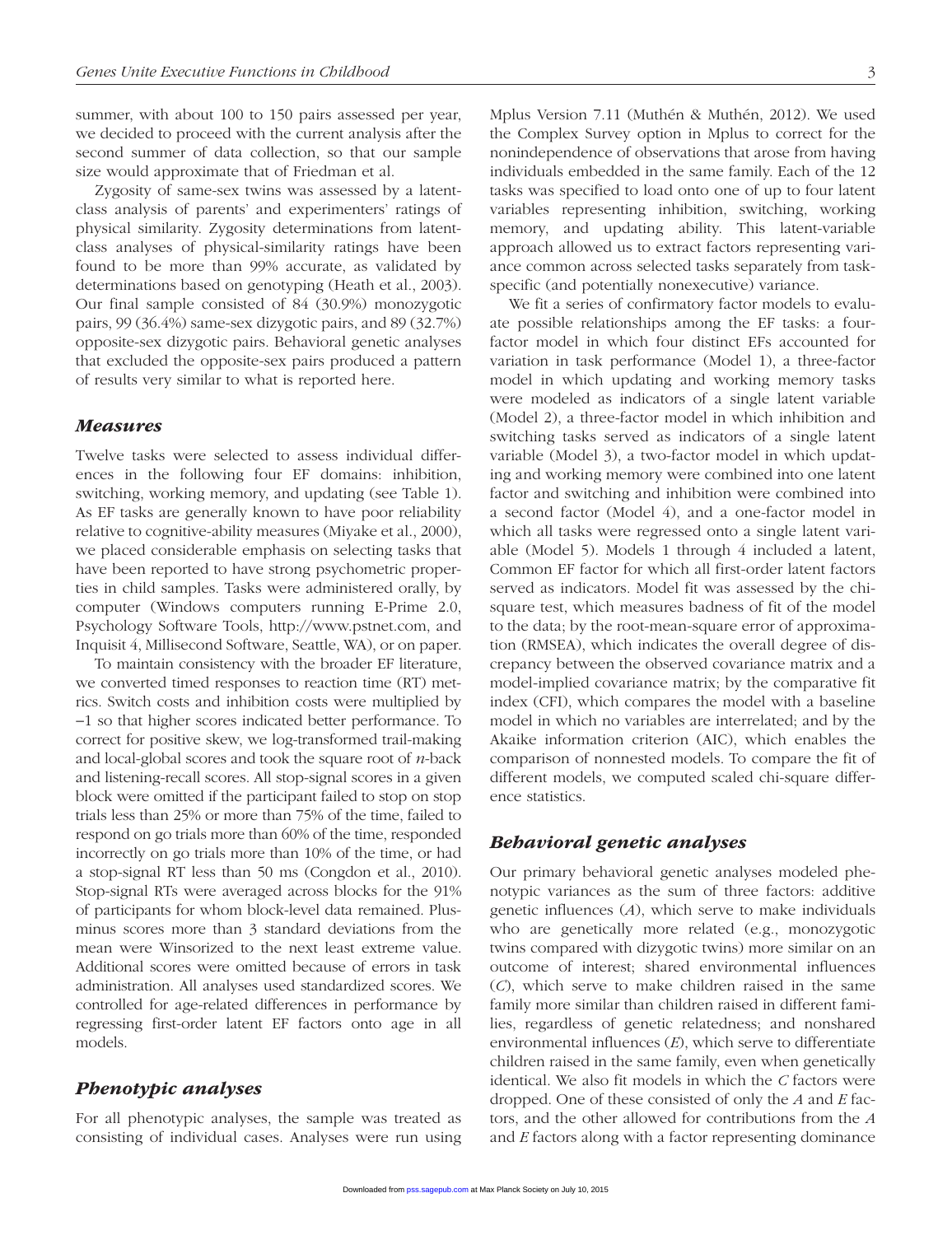| Executive function<br>Animal Stroop<br>and task<br>Inhibition | Source<br>After Wright,                                                                            | Verbally identify animal drawings; three conditions: the face matches the<br>Paradigm                                                                                                                                                                                                                                                                                      | Inhibition cost: mean RT for incongruent trials<br>Dependent variable                                                                                                                                                                                                                                                                                 |
|---------------------------------------------------------------|----------------------------------------------------------------------------------------------------|----------------------------------------------------------------------------------------------------------------------------------------------------------------------------------------------------------------------------------------------------------------------------------------------------------------------------------------------------------------------------|-------------------------------------------------------------------------------------------------------------------------------------------------------------------------------------------------------------------------------------------------------------------------------------------------------------------------------------------------------|
|                                                               | and Murdoch-Eaton<br>Waterman, Prescott,<br>(2003)                                                 | should be based on the body (incongruent), and the face area is blank<br>body (congruent), the face does not match the body and identification<br>and identification should be based on the body (neutral)                                                                                                                                                                 | minus mean RT for congruent and neutral trials                                                                                                                                                                                                                                                                                                        |
| Mickey                                                        | K. Lee, Bull, and Ho<br>(2013)                                                                     | Press a button indicating the side of the screen on which Mickey Mouse's<br>(congruent), a square flashes on the opposite side (incongruent), and<br>three conditions: a square flashes on the same side as Mickey<br>face appears, while ignoring any preceding squares that flash on-<br>squares flash on both sides (neutral)<br>screen;                                | minus mean RT for congruent and neutral trials<br>Inhibition cost: mean RT for incongruent trials                                                                                                                                                                                                                                                     |
| Stop signal                                                   | Logan, and Stevens<br>and Verbruggen,<br>Tannock (1997)<br>Schachar, and<br>After Logan,<br>(2008) | Indicate where an arrow points, but do not respond if a tone (stop signal)<br>sounds after the arrow is presented                                                                                                                                                                                                                                                          | is the product of the probability of responding<br>on a trial with a stop signal and the number of<br>signal) minus mean stop-signal delay, where k<br>arrow and the presentation of the stop signal<br>responses (in a given block), and stop-signal<br>delay is the delay between the onset of the<br>Stop-signal RT: kth RT for go trials (no stop |
| Trail making<br>Switching                                     | Salthouse (2011)                                                                                   | only numbers or letters are presented; in the two alternating conditions,<br>Connect circles containing numbers in numerical sequence and circles<br>containing letters in alphabetical order; in the two simple conditions,<br>connected in an alternating sequence (numbers-letters: 1-A-2-B, etc.;<br>both numbers and letters are presented, and the circles should be | Switch cost: mean RT for alternating conditions<br>minus mean RT for simple conditions                                                                                                                                                                                                                                                                |
| Local-global                                                  | After Miyake et al.<br>(2000)                                                                      | between naming the constituent and overall letters or shapes (alternating)<br>shapes; three conditions: name the small, constituent letters or shapes<br>name the large, overall letter or shape (global), and alternate<br>Verbally identify letters and shapes composed of smaller letters and<br>letters-numbers: A-1-B-2, etc.)<br>(local),                            | minus mean RT for the local and global (simple)<br>Switch cost: mean RT for the alternating condition<br>conditions                                                                                                                                                                                                                                   |
| Plus-minus                                                    | After Miyake et al.<br>(2000)                                                                      | simple addition and subtraction problems; three conditions: add<br>1 to each number (addition), subtract 1 from each number (subtraction),<br>and alternate between adding and subtracting 1 (alternating)<br>Complete                                                                                                                                                     | Switch cost: mean RT for the alternating condition<br>minus mean RT for the addition and subtraction<br>(simple) conditions                                                                                                                                                                                                                           |
| Working memory                                                |                                                                                                    |                                                                                                                                                                                                                                                                                                                                                                            |                                                                                                                                                                                                                                                                                                                                                       |
| Symmetry span                                                 | After Kane et al.<br>(2004)                                                                        | the locations, in order, of the flashing squares on the preceding trials<br>encode a square flashing on a grid and, on alternating trials,<br>whether the geometric display is symmetrical; later, recall<br>(sequences increase in length)<br>View and<br>indicate                                                                                                        | Total number of squares correctly recalled                                                                                                                                                                                                                                                                                                            |
| Listening recall                                              | After Daneman and<br>Carpenter (1980)                                                              | determine whether the sentences make sense; later, recall the order of<br>the letters on the preceding trials (sequences increase in length)<br>single letters and sentences presented in alternation and<br>Listen to                                                                                                                                                     | Total number of letters correctly recalled                                                                                                                                                                                                                                                                                                            |
| Backward<br>Digit Span<br>Updating                            | Wechsler (2008)                                                                                    | Repeat increasingly long strings of numbers backward                                                                                                                                                                                                                                                                                                                       | Total number of strings correctly recalled                                                                                                                                                                                                                                                                                                            |
| Running memory<br>for letters                                 | After Broadway and<br>Engle (2010)                                                                 | View a sequence of single letters and identify the last <i>n</i> digits in order of<br>their presentation                                                                                                                                                                                                                                                                  | Total number of letters correctly recalled                                                                                                                                                                                                                                                                                                            |
| $n$ -back                                                     | After Jaeggi et al<br>(2010)                                                                       | View a sequence of individual shapes and indicate when the current shape<br>matches the shape from two trials prior                                                                                                                                                                                                                                                        | Number of hits minus number of false alarms                                                                                                                                                                                                                                                                                                           |
| Keeping track                                                 | After Miyake et al.<br>(2000)                                                                      | words falling under four categories and recall the most recent<br>word from a given category<br>Listen to                                                                                                                                                                                                                                                                  | Total number of words correctly recalled                                                                                                                                                                                                                                                                                                              |

Note:  $RT = reaction time$ . Note: RT = reaction time.

 $\overline{\phantom{a}}$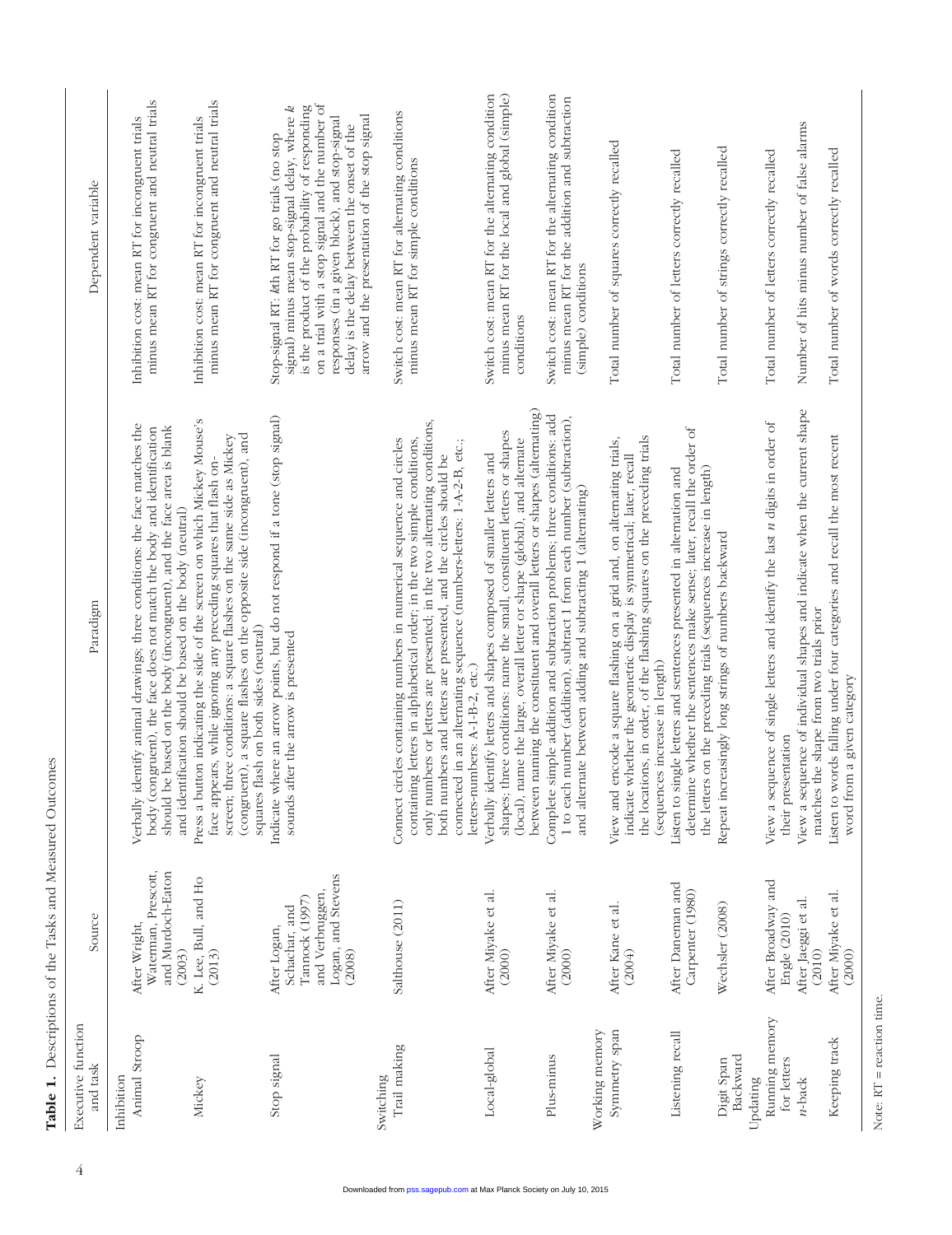| Task and condition            | $\boldsymbol{n}$ | $M$ (ms) | $SD$ (ms) | Reliability $(\alpha)$ |
|-------------------------------|------------------|----------|-----------|------------------------|
| Animal Stroop: congruent      | 504              | 953.86   | 250.38    | .83                    |
| Animal Stroop: neutral        | 504              | 955.99   | 218.01    | .81                    |
| Animal Stroop: incongruent    | 504              | 1,180.27 | 322.40    | .86                    |
| Mickey: congruent             | 472              | 419.52   | 100.04    | .93                    |
| Mickey: neutral               | 472              | 444.22   | 112.84    | .82                    |
| Mickey: incongruent           | 472              | 454.26   | 96.91     | .94                    |
| Trail making: numbers         | 505              | 1,151.50 | 490.07    | .88                    |
| Trail making: letters         | 505              | 1,622.76 | 1,999.89  | .83                    |
| Trail making: numbers-letters | 505              | 2,514.92 | 1,653.57  | .76                    |
| Trail making: letters-numbers | 503              | 3,239.71 | 3,476.84  | .76                    |
| Local-global: local           | 496              | 1,089.30 | 344.03    | .84                    |
| Local-global: global          | 496              | 1,021.05 | 386.25    | .75                    |
| Local-global: alternating     | 496              | 2,473.43 | 973.49    | .80                    |
| Plus-minus: addition          | 490              | 3,223.41 | 3,264.16  | .94                    |
| Plus-minus: subtraction       | 491              | 3,690.44 | 4,556.96  | .94                    |
| Plus-minus: alternating       | 491              | 4,154.18 | 4,069.63  | .94                    |
|                               |                  |          |           |                        |

Table 2. Descriptive Statistics for the Task Conditions

Note: The statistics in this table are based on untransformed data. Reliabilities were calculated across trials.

genetic effects (*D*), which are nonadditive. Using the best-fitting phenotypic model for guidance, we estimated the relative contributions of the genetic and environmental factors to variance at three levels of measurement: the Common EF factor, the domain-specific factors (independent of Common EF), and the individual tasks (independent of Common EF and domain-specific factors). All behavioral genetic analyses used the Complex Survey option in Mplus to correct for the nonindependence of observations that arose from having multiple "twin" pairs from each set of triplets.

## Results

Tables 2 and 3 report descriptive statistics for the 12 EF tasks. For each inhibition and switching task that compared RTs across nonexecutive and executive conditions, there was a mean RT cost associated with the respective executive skill. Reliabilities were generally moderate to high for individual conditions but, as is typical for the literature, were occasionally somewhat lower for difference scores, which represent person-specific switching and inhibition costs. Reliabilities for the updating and

| Task and dependent variable                      | $\boldsymbol{n}$ | М           | SD            | Reliability $(\alpha)$ |
|--------------------------------------------------|------------------|-------------|---------------|------------------------|
| Animal Stroop: inhibition cost                   | 504              | 229.42 ms   | $206.26$ ms   | .86 <sup>a</sup>       |
| Mickey: inhibition cost                          | 472              | 22.39 ms    | $44.30$ ms    | .38 <sup>b</sup>       |
| Stop signal: stop-signal reaction time           | 422              | 326.44 ms   | 82.41 ms      | .42 <sup>b</sup>       |
| Trail making: switch cost                        | 505              | 1,316.93 ms | $1,051.60$ ms | .87 <sup>a</sup>       |
| Local-global: switch cost                        | 495              | 1,432.36 ms | 788.49 ms     | .67 <sup>a</sup>       |
| Plus-minus: switch cost                          | 491              | 703.71 ms   | 1,357.53 ms   | .69 <sup>a</sup>       |
| Symmetry span: number correct                    | 501              | 20.17       | 8.60          | .77 <sup>c</sup>       |
| Listening recall: number correct                 | 498              | 23.83       | 7.85          | .77 <sup>c</sup>       |
| Digit Span Backward: number correct              | 505              | 6.96        | 1.81          | .57 <sup>c</sup>       |
| Running memory for letters: number correct       | 490              | 19.13       | 8.23          | .74 <sup>c</sup>       |
| $n$ -back: number correct minus number incorrect | 497              | 2.59        | 8.27          | .84 <sup>b</sup>       |
| Keeping track: number correct                    | 494              | 6.71        | 2.28          | .48 <sup>c</sup>       |

Table 3. Descriptive Statistics for the Dependent Variables

Note: The statistics in this table are based on untransformed data.

a For all reaction time measures, reliability was calculated by computing Cronbach's alpha from difference scores formed by subtracting reaction time on nonswitch (or noninhibit) blocks from reaction time on switch (or inhibit) blocks, for each possible pair of switch (inhibit) and nonswitch (noninhibit) blocks. <sup>b</sup>Reliability was calculated across blocks. <sup>c</sup>Reliability was calculated across trials.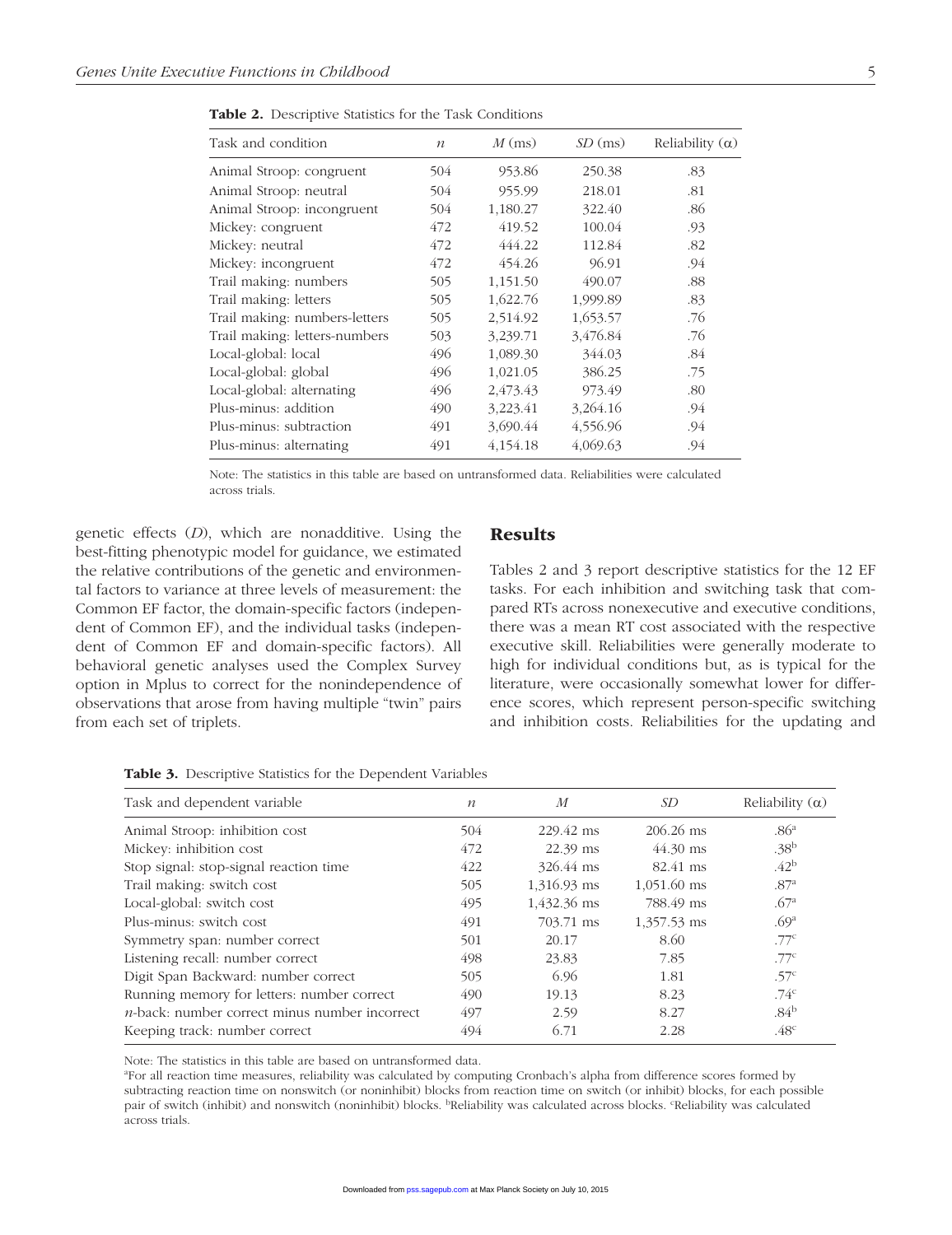| <b>Table 4.</b> Standardized Parameter Estimates From Alternative Factor Models of Executive Functions |                                                                      |                                       |                                        |                                                                            |                            |                           |                             |                                          |                               |
|--------------------------------------------------------------------------------------------------------|----------------------------------------------------------------------|---------------------------------------|----------------------------------------|----------------------------------------------------------------------------|----------------------------|---------------------------|-----------------------------|------------------------------------------|-------------------------------|
|                                                                                                        |                                                                      |                                       | Model 1                                |                                                                            |                            |                           | Model 2                     |                                          |                               |
| Parameter                                                                                              | Factor 1<br>$\begin{array}{c} \text{(in)}\\ \text{(in)} \end{array}$ | Factor 2<br>(Sw)                      | Factor 3<br>$\left( \text{WM} \right)$ | Factor 4<br>$\mathbf{d}$                                                   | Common<br>EF               | Factor 1<br>$\widehat{H}$ | Factor 2<br>(Sw)            | (WM-Up)<br>Factor 3                      | Common<br>$\mathbb{H}$        |
| Animal-Stroop loading                                                                                  | $42***$                                                              |                                       |                                        | Tasks as indicators of first-order factors                                 |                            | $.42***$                  |                             |                                          |                               |
| Mickey loading                                                                                         | [0.28, 0.56]<br>$30***$                                              |                                       |                                        |                                                                            |                            | [0.28, 0.57]<br>$30***$   |                             |                                          |                               |
| Stop-signal loading                                                                                    | [0.17, 0.44]<br>$.15*$                                               |                                       |                                        |                                                                            |                            | [0.17, 0.43]<br>$.15*$    |                             |                                          |                               |
| Trail-making loading                                                                                   | [0.02, 0.28]                                                         | $68***$                               |                                        |                                                                            |                            | [0.02, 0.28]              | $67***$                     |                                          |                               |
| Local-global loading                                                                                   |                                                                      | [0.51, 0.69]<br>[0.59, 0.76]<br>$.60$ |                                        |                                                                            |                            |                           | [0.59, 0.76]<br>$-60***$    |                                          |                               |
| Plus-minus loading                                                                                     |                                                                      | $.32***$                              |                                        |                                                                            |                            |                           | $[0.51, 0.69]$<br>$.33***$  |                                          |                               |
| Symmetry-span loading                                                                                  |                                                                      | [0.20, 0.45]                          | $.64***$                               |                                                                            |                            |                           | [0.20, 0.45]                | $.63***$                                 |                               |
| Listening-recall loading                                                                               |                                                                      |                                       | [0.58, 0.71]<br>$.76***$               |                                                                            |                            |                           |                             | [0.56, 0.70]<br>$.76***$                 |                               |
| Digit Span Backward loading                                                                            |                                                                      |                                       | $[0.71, \, 0.82]$<br>$.52***$          |                                                                            |                            |                           |                             | [0.71, 0.81]<br>[0.46, 0.61]<br>$.53***$ |                               |
| Running-memory loading                                                                                 |                                                                      |                                       | [.45, .60]                             | $.82***$                                                                   |                            |                           |                             | $.78***$                                 |                               |
| $n$ -back loading                                                                                      |                                                                      |                                       |                                        | [0.77, 0.86]<br>$67***$                                                    |                            |                           |                             | [0.73, 0.83]<br>$-64***$                 |                               |
| Keeping-track loading                                                                                  |                                                                      |                                       |                                        | $[0.59, 0.74]$<br>[0.58, 0.70]<br>$.64***$                                 |                            |                           |                             | [0.57, 0.71]<br>[0.56, 0.69]<br>$.63***$ |                               |
|                                                                                                        |                                                                      |                                       |                                        | First-order factors as indicators of the Common EF factor                  |                            |                           |                             |                                          |                               |
| Factor 1 loading                                                                                       |                                                                      |                                       |                                        |                                                                            | $[0.13, 0.54]$<br>$.33***$ |                           |                             |                                          | $[0.14, 0.63]$<br>.46**       |
| Factor 2 loading                                                                                       |                                                                      |                                       |                                        |                                                                            | [0.49, 0.73]<br>$61***$    |                           |                             |                                          | $[0.47, \, 1.01]$<br>$.74***$ |
| Factor 3 loading                                                                                       |                                                                      |                                       |                                        |                                                                            | [0.65, 0.84]<br>$.75***$   |                           |                             |                                          | [0.40, 0.87]<br>$.64***$      |
| Factor 4 loading                                                                                       |                                                                      |                                       |                                        |                                                                            | [0.68, 0.88]<br>$78***$    |                           |                             |                                          |                               |
| Age effect                                                                                             | [0.59, 1.13]<br>$0.86***$                                            | [0.56, 0.74]<br>$0.65***$             | [0.56, 0.75]<br>$0.66***$              | Age as a predictor of the first-order factors<br>[0.43, 0.63]<br>$0.53***$ |                            | [0.59, 1.13]<br>$0.86***$ | $[0.56, 0.74]$<br>$0.65***$ | [0.51, 0.69]<br>$0.60***$                |                               |

| I<br>l                   |  |
|--------------------------|--|
| l                        |  |
|                          |  |
|                          |  |
| $\overline{\phantom{a}}$ |  |
| I                        |  |
|                          |  |
|                          |  |
| I                        |  |
|                          |  |
| $\overline{a}$           |  |
|                          |  |
|                          |  |
|                          |  |
|                          |  |
|                          |  |
| Ì                        |  |
| j<br>l                   |  |
| Ì                        |  |
|                          |  |
|                          |  |
| l                        |  |
|                          |  |
|                          |  |
|                          |  |
| l                        |  |
|                          |  |
|                          |  |
| ١                        |  |
| l                        |  |
|                          |  |
|                          |  |
|                          |  |
| j                        |  |
| I<br>í                   |  |
|                          |  |
|                          |  |
| i<br>l<br>l              |  |
|                          |  |
|                          |  |
|                          |  |
|                          |  |
|                          |  |
| j                        |  |
|                          |  |
| ï<br>l                   |  |
| í                        |  |
|                          |  |
|                          |  |
|                          |  |
|                          |  |
|                          |  |
| Ś                        |  |
| l<br>l                   |  |
|                          |  |
| j                        |  |
| l                        |  |
| I<br>i                   |  |
|                          |  |
|                          |  |
|                          |  |
|                          |  |
|                          |  |
|                          |  |
| ֠                        |  |
|                          |  |
|                          |  |
| ׇ֚֬                      |  |
| I                        |  |
|                          |  |
| l<br>í                   |  |
|                          |  |
| í                        |  |
|                          |  |
|                          |  |
|                          |  |
|                          |  |
|                          |  |
|                          |  |
| $\overline{a}$           |  |
|                          |  |
|                          |  |
|                          |  |
| ׇ֚֘֡                     |  |
|                          |  |
|                          |  |
|                          |  |
|                          |  |
|                          |  |
| l                        |  |
|                          |  |
| ł                        |  |
|                          |  |
| Ì<br>١                   |  |
|                          |  |
|                          |  |
| ֕                        |  |
|                          |  |
| j<br>ł                   |  |
| l                        |  |
| į                        |  |
| į                        |  |
| ţ<br>Ì                   |  |
| ׇ֚֓֡                     |  |
|                          |  |
|                          |  |
|                          |  |
|                          |  |
|                          |  |
|                          |  |
| ŗ<br>(<br>J              |  |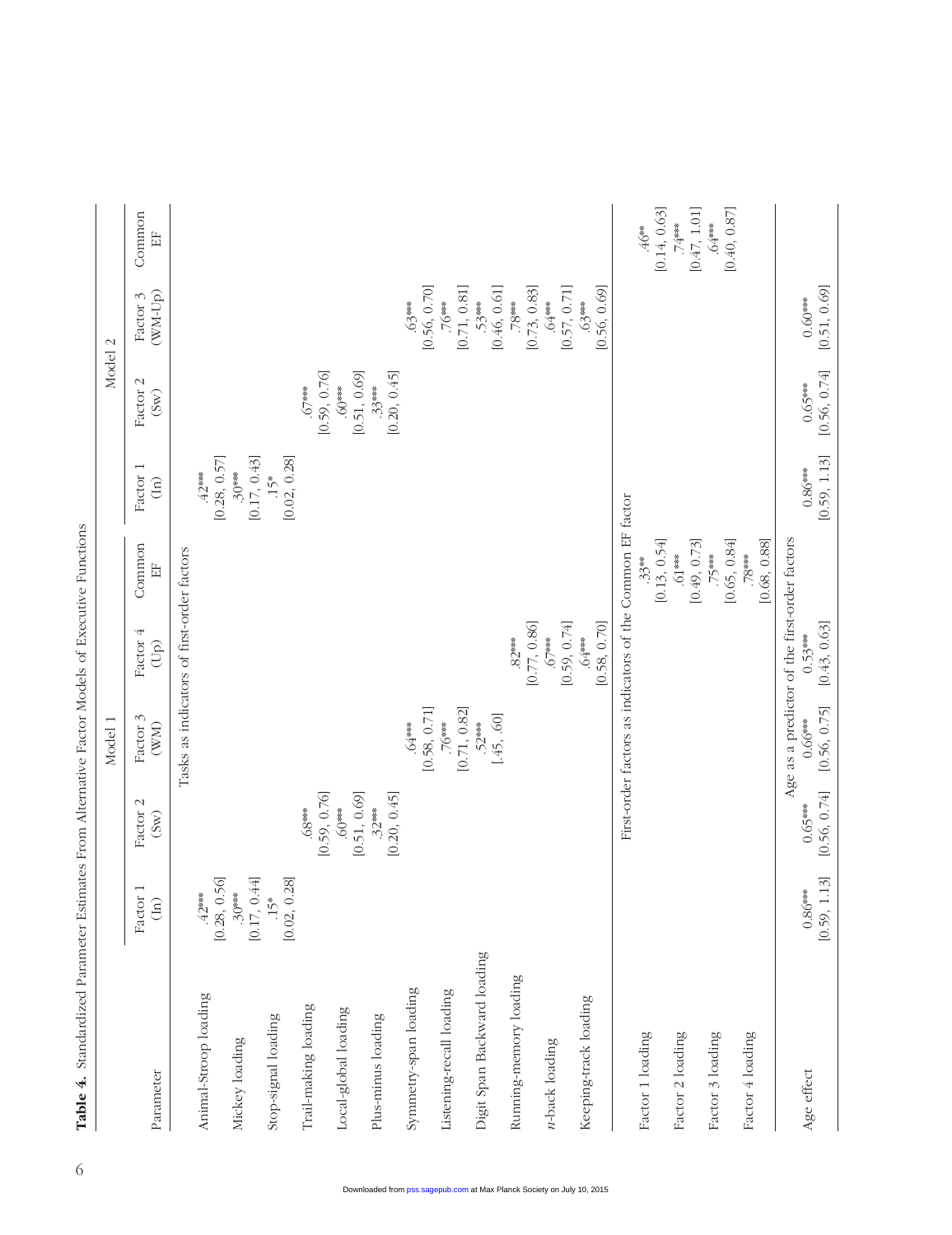|                             |                                         | Model 3                    |                                    |                                               |                                                           | Model 4                    |                         | Model 5                   |
|-----------------------------|-----------------------------------------|----------------------------|------------------------------------|-----------------------------------------------|-----------------------------------------------------------|----------------------------|-------------------------|---------------------------|
| Parameter                   | Factor 1<br>$(In-Sw)$                   | Factor 2<br>$(\mathbb{N})$ | Factor 3<br>$\overline{\text{CD}}$ | Common<br>EF                                  | Factor 1<br>$(In-Sw)$                                     | $(WM-Up)$<br>Factor 2      | Common<br>出             | (Common EF)<br>Factor 1   |
|                             |                                         |                            |                                    | Tasks as indicators of first-order factors    |                                                           |                            |                         |                           |
| Animal-Stroop loading       | [0.33, 0.53]<br>$.43***$                |                            |                                    |                                               | [0.33, 0.53]<br>$.43***$                                  |                            |                         | [0.30, 0.48]<br>$.39***$  |
| Mickey loading              | $[0.16, 0.36]$<br>$.26***$              |                            |                                    |                                               | [0.16, 0.36]<br>$.26***$                                  |                            |                         | [0.12, 0.32]<br>$.22***$  |
| Stop-signal loading         | $.13*$<br>[0.02, 0.25]                  |                            |                                    |                                               | [0.02, 0.25]<br>$.13*$                                    |                            |                         | [0.01, 0.23]<br>$.12*$    |
| Trail-making loading        | $.64***$                                |                            |                                    |                                               | $64***$                                                   |                            |                         | $.62***$                  |
| Local-global loading        | [0.56, 0.72]<br>$59***$<br>[0.50, 0.68] |                            |                                    |                                               | [0.57, 0.72]<br>59***                                     |                            |                         | [0.56, 0.69]<br>54***     |
| Plus-minus loading          | $.33***$                                |                            |                                    |                                               | [0.50, 0.68]<br>$.33***$                                  |                            |                         | [0.44, 0.64]<br>$30***$   |
| Symmetry-span loading       | [0.20, 0.45]                            | .64***                     |                                    |                                               | [0.20, 0.45]                                              | $.63***$                   |                         | [0.18, 0.42]<br>$.63***$  |
|                             |                                         | [0.58, 0.71]               |                                    |                                               |                                                           | [0.56, 0.69]               |                         | [0.57, 0.70]              |
| Listening-recall loading    |                                         | [0.71, 0.82]<br>$76***$    |                                    |                                               |                                                           | [0.71, 0.81]<br>$76***$    |                         | [0.71, 0.80]<br>$75***$   |
| Digit Span Backward loading |                                         | $.52***$                   |                                    |                                               |                                                           | .53***                     |                         | $.53***$                  |
| Running-memory loading      |                                         | [0.45, 0.60]               | $.82***$                           |                                               |                                                           | $[0.46, 0.61]$<br>$.78***$ |                         | [0.45, 0.60]<br>$.76***$  |
|                             |                                         |                            | [0.77, 0.86]                       |                                               |                                                           | [0.73, 0.83]               |                         | [0.71, 0.81]              |
| $n$ -back loading           |                                         |                            | [0.59, 0.74]<br>$\frac{1}{2}$      |                                               |                                                           | [0.57, 0.71]<br>$64***$    |                         | [0.55, 0.70]<br>$.63***$  |
| Keeping-track loading       |                                         |                            | [0.58, 0.70]<br>$.64***$           |                                               |                                                           | [0.56, 0.69]<br>$.63***$   |                         | [0.55, 0.68]<br>$.62***$  |
|                             |                                         |                            |                                    |                                               | First-order factors as indicators of the Common EF factor |                            |                         |                           |
| Factor 1 loading            |                                         |                            |                                    | [0.46, 0.68]<br>$57***$                       |                                                           |                            | [0.65, 0.97]<br>$81***$ |                           |
| Factor 2 loading            |                                         |                            |                                    | .75***                                        |                                                           |                            | .55***                  |                           |
| Factor 3 loading            |                                         |                            |                                    | [0.64, 0.86]<br>.78***                        |                                                           |                            | [0.45, 0.65]            |                           |
| Factor 4 loading            |                                         |                            |                                    | [0.68, 0.88]                                  |                                                           |                            |                         |                           |
| Age effect                  | [0.63, 0.79]<br>$0.71***$               | [0.58, 0.75]<br>$0.66***$  | [0.43, 0.63]<br>$0.53***$          | Age as a predictor of the first-order factors | [0.63, 0.79]<br>$0.71***$                                 | [0.51, 0.69]<br>$0.60***$  |                         | [0.57, 0.72]<br>$0.64***$ |

factors varies across models. Values in brackets are 95% confidence intervals. In = Inhibition; Sw = Switching; WM = Working Memory; Up = Updating.  $numy$ , up  $\frac{2}{8}$  $\frac{1}{2}$ grmm.  $\tilde{\circ}$ ractions values across intoitens. value of  $p < .05$ , \*\* $p < .01$ . \*\* $p < .001$ . \**p* < .05. \*\**p* < .01. \*\*\**p* < .001.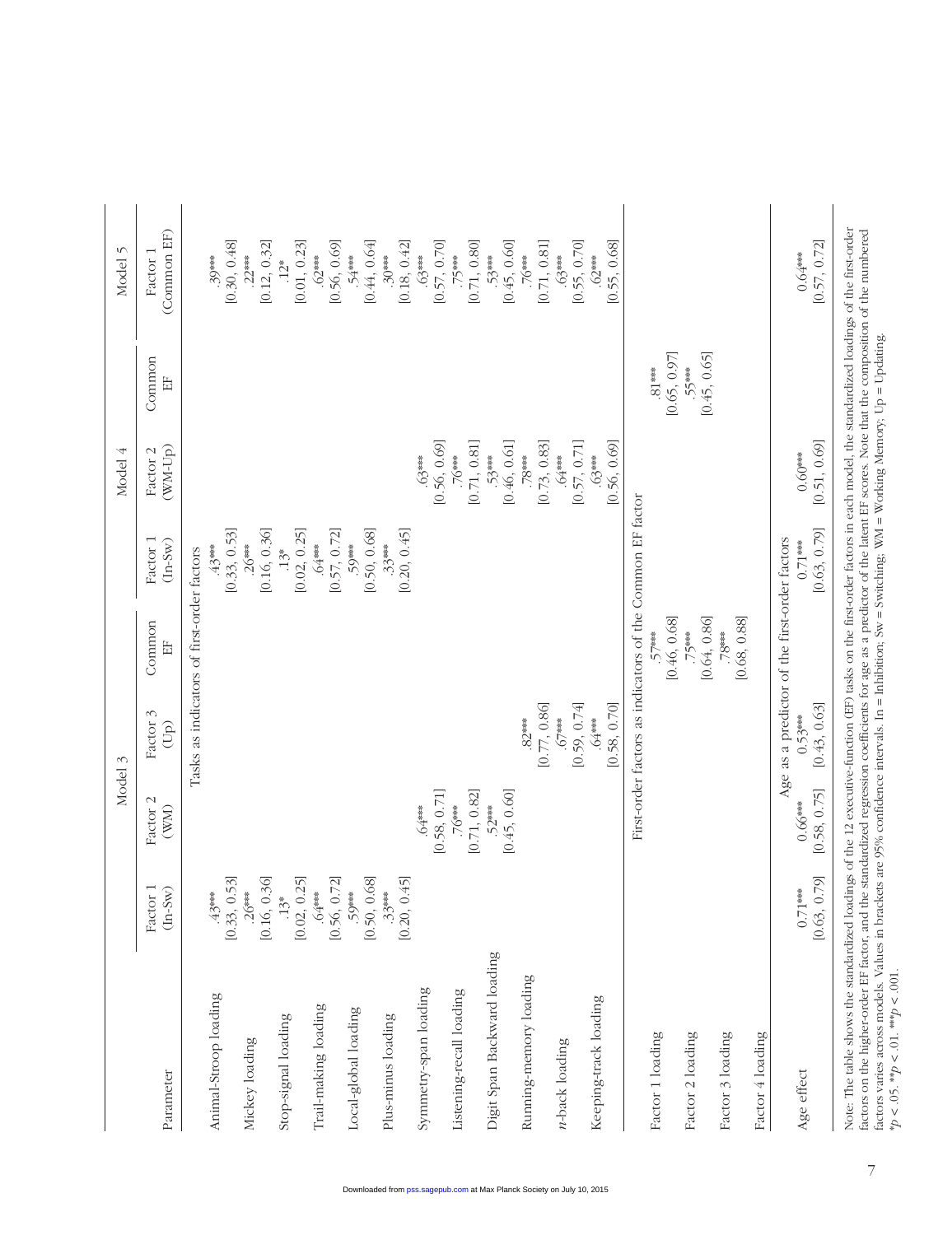working memory tasks were also generally moderate to high. Correlations of task performance with age and within-twin (phenotypic) and cross-twin correlations in task performance are provided in Tables S1, S2, and S3 in the Supplemental Material available online.

## *Confirmatory factor models*

We compared four factor structures to determine which model to enter into behavioral genetic analyses. Table 4 presents the standardized factor loadings from these competing models. Our primary model was a hierarchical factor model consisting of four first-order EF domains and a higher-order Common EF factor (Model 1). The fit of this full model was excellent,  $\chi^2(58) = 62.31$ ,  $p = .326$ , RMSEA =  $.01$ , CFI =  $.997$  (see Table 5). Factor loadings of individual tasks on the first-order factors were all significant and generally in the moderate range, with the exception of lower—yet still significant—loadings for the Mickey, stop-signal, and plus-minus tasks. This overall pattern of loading magnitudes (*Mdn* = .62, *M* = .54) is comparable to that found in previous EF research with adult samples: Miyake et al. (2000) reported a median loading of .60 and a mean loading of .50, and Friedman et al. (2008) reported a median loading of .63 and a mean loading of .59. Loadings of the first-order factors on the higher-order Common EF factor, when standardized relative to the factors' total variances, were moderate in range (.33, .61, .75, and .78 for Inhibition, Switching, Working Memory, and Updating, respectively). However, because each of the first-order factors was also regressed on age (see Table 4), such loadings are semipartial with respect to age; the loadings are therefore attenuated relative to what they would be in an age-homogeneous sample. When standardized relative to variance in each factor that was independent of age—that is, partial with respect to age and therefore more directly comparable to loadings from an age-homogeneous sample—the loadings of the first-order factors on the Common EF factor were large (.66, .80, 1.00, and .92 for Inhibition, Switching, Working Memory, and Updating, respectively), as has often been found in child samples (e.g., K. Lee, Bull, & Ho, 2013).

Model-implied semipartial correlations among the first-order factors were .20 for Inhibition and Switching, .25 for Inhibition and Working Memory, .26 for Inhibition and Updating, .46 for Switching and Working Memory, .48 for Switching and Updating, and .59 for Working Memory and Updating. Model-implied partial correlations among the first-order factors were .52 for Inhibition and Switching, .65 for Inhibition and Working Memory, .60 for Inhibition and Updating, .79 for Switching and Working Memory, .73 for Switching and Updating, and .91 for Working Memory and Updating.

We tested whether a number of more parsimonious models could account for the data as well as the full hierarchical four-factor model (see Tables 4 and 5). Model 2 was a hierarchical three-factor model in which working memory and updating tasks served as indicators for the same factor. Though model fit was good overall,  $\chi^2(60) =$ 82.19,  $p = .030$ , RMSEA =  $.03$ , CFI =  $.984$ , there was a significant decrease in fit compared with Model 1 (*p* < .001). In Model 3, inhibition and switching tasks were loaded onto the same factor, and working memory and updating tasks remained independent. The model fit the data well,  $\chi^2(60) = 76.86$ ,  $p = .07$ , RMSEA = .02, CFI = 9.88, though not as well as Model 1 ( $p < .001$ ). Model 4 was a two-factor model that consisted of a combined Inhibition and Switching factor and a combined Working Memory and Updating factor. The decrement in model fit,  $\chi^2(63) = 97.21$ ,  $p = .004$ , RMSEA = .03, CFI = .976, as compared with Model 1, was even more pronounced  $(p < .001)$ . Finally, we considered the possibility that the commonalities among the tasks and factors could be explained by a unitary dimension (Model 5). Although all factor loadings onto the Common EF factor remained significant and model fit was acceptable,  $\chi^2(65) = 127.623$ ,  $p < .001$ , RMSEA =  $.04$ , CFI =  $.956$ , this model fit appreciably worse than all the other models  $(p < .001)$ . Additional model fit statistics and comparisons are provided in Table 5. On the basis of these comparisons, we accepted Model 1 as the best-fitting model.

## *Age-invariance models*

Age-related differences in the measurement properties of the EF tasks could distort estimates of genetic and environmental influence. To address this concern, we divided the sample into relatively equally sized groups of younger children (< 11 years) and older children and adolescents  $(≥ 11$  years) and tested for measurement invariance. We first fit an invariance model in which each EF task was specified to load onto its corresponding first-order EF domain (as per Model 1), and factor loadings and intercepts were constrained to be invariant across age groups. The invariance model exhibited excellent fit to the data,  $\chi^2(112) = 115.44$ ,  $p = .39$ , RMSEA = .01, CFI = .996. Next, we fit a noninvariance model in which the intercepts and loadings of the tasks on their respective factors were free to differ across groups. The noninvariance model also resulted in exceptional model fit,  $\chi^2(96) = 101.59$ ,  $p = .33$ , RMSEA = .02, CFI = .993. A  $\chi^2$  difference test indicated that the invariance model fit no worse than the noninvariance model ( $p = .514$ ), an indication of measurement invariance across age groups.

## *Behavioral genetic models*

The best-fitting model (Model 1) from the confirmatory factor analyses specified a hierarchical structure with each task loading onto one of four broad EF domains (Inhibition, Switching, Working Memory, and Updating)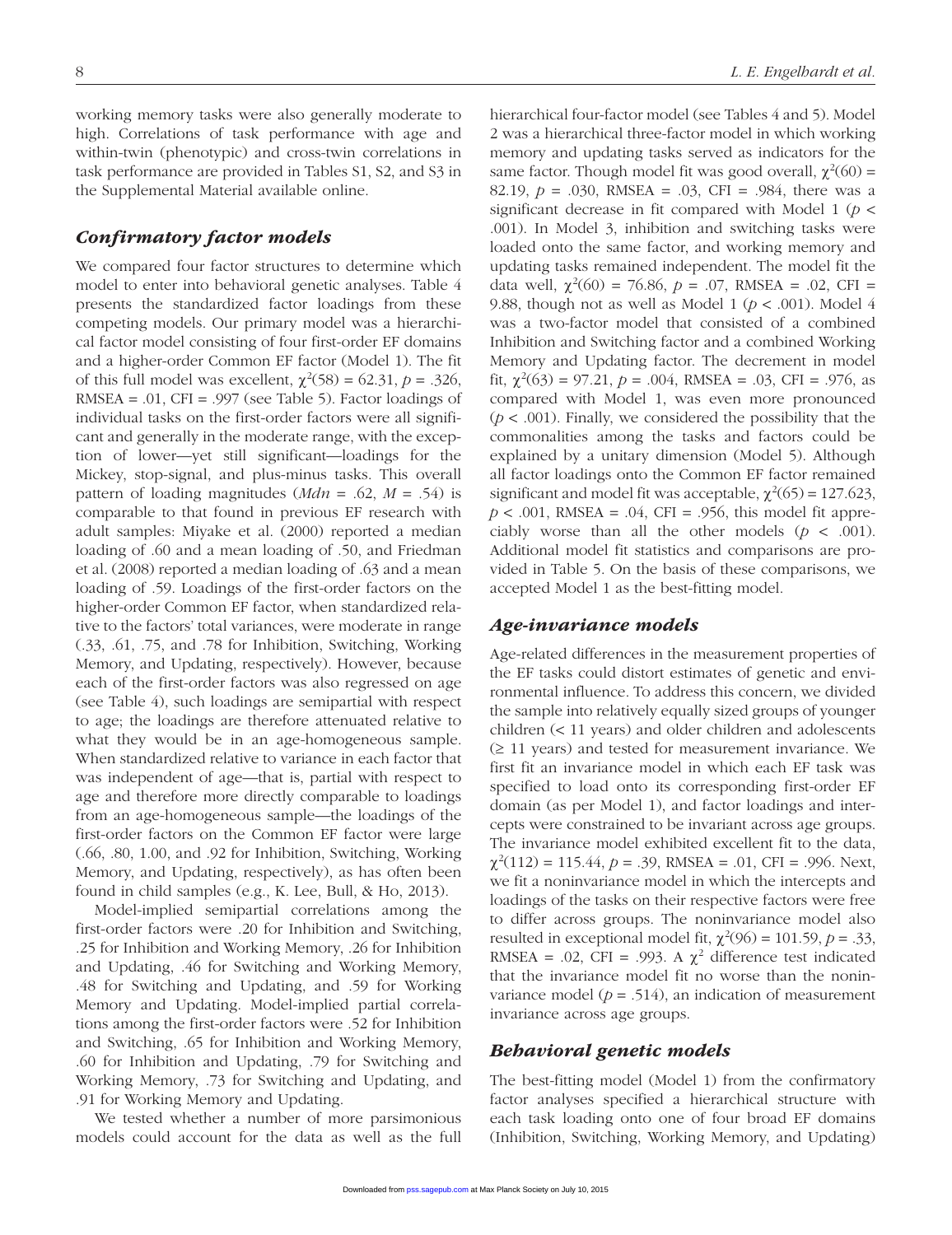|                                    |                                        |                            | Model fit           |            |           |                | p for the $\chi^2$ difference |                |                |
|------------------------------------|----------------------------------------|----------------------------|---------------------|------------|-----------|----------------|-------------------------------|----------------|----------------|
| Model                              | $\chi^2$                               | $\chi^2$ scaling<br>factor | <b>RMSEA</b>        | <b>CFI</b> | AIC       | VS.<br>Model 1 | VS.<br>Model 2                | VS.<br>Model 3 | VS.<br>Model 4 |
| 1. Four factors: In,<br>Sw, WM, Up | $\chi^2(58) = 62.31,$<br>$p = .326$    | 1.07                       | $.012$ $[.00, .03]$ | .997       | 15,128.45 |                |                               |                |                |
| 2. Three factors:<br>In, Sw, WM-Up | $\chi^2(60) = 82.19$ ,<br>$p = .030$   | 1.06                       | $.027$ $[.02, .04]$ | .984       | 15,144.89 | $2.05e-6$      |                               |                |                |
| 3. Three factors:<br>In-Sw, WM, Up | $\gamma^2(60) = 76.86$ ,<br>$p = .070$ | 1.06                       | $.024$ $[.00, .04]$ | .988       | 15,139.49 | $1.77e-4$      |                               |                |                |
| 4. Two factors:<br>In-Sw, WM-Up    | $\gamma^2(63) = 97.21$<br>$p = .004$   | 1.06                       | $.033$ $[.03, .05]$ | .976       | 15,155.35 | 8.48e-7        | $2.93e-3$                     | $2.08e-4$      |                |
| 5. One factor:<br>Common EF        | $\gamma^2(65) = 127.62$<br>p < .001    | 1.07                       | $.044$ $[.03, .06]$ | .956       | 15,184.86 | $3.45e-9$      | $1.48e - 7$                   | $1.06e - 8$    | $4.32e-6$      |

Table 5. Results for the Confirmatory Factor Models of Executive Functions: Fit Indices and Results for Scaled Chi-Square Differences Between Models

Note: Values in brackets are 95% confidence intervals. EF = executive function; In = Inhibition; Sw = Switching; WM = Working Memory; Up = Updating; RMSEA = root-mean-square error of approximation; CFI = comparative fit index; AIC = Akaike information criterion.

that in turn loaded onto a higher-order Common EF factor. This structure served as the basis for our behavioral genetic analyses. We first fit a model that estimated *A, C*, and *E* influences operating on the Common EF factor, individual EFs, and specific tasks (see Fig. 1 and Table 6). The standardized *a* coefficient for the Common EF factor equaled 1.00 ( $p < .001$ ); this indicated that genetic influences on the Common EF factor mediated 100% of the variance common to the domain-specific factors. Of the domain-specific factors, only Switching showed genetic influence independent of the Common EF factor (*a* = .59, *p* < .001). We also observed significant unique nonshared environmental influence on Working Memory (*e* = .38, *p* = .003) and Updating (*e* = .24, *p* = .028). Significant residual genetic effects were present for 7 of the 12 tasks, and all tasks exhibited significant nonshared environmental effects. The shared environment significantly contributed to residual variance of only one task, stop signal  $(c = .28, p = .021).$ 

We next fit an *AE* model (see Table 6), which yielded a pattern of results very similar to that of the *ACE* model: 100% additive genetic influence on the Common EF factor, unique genetic influence on the Switching factor and 7 tasks, and unique nonshared environmental influence on Working Memory, Updating, and all 12 tasks. A model fit comparison revealed that the *AE* and *ACE* models did not differ significantly in their chi-square values  $(p = .092)$ ; thus, there was no loss in fit to the data when shared environmental parameters were dropped completely.

Finally, we fit an *ADE* model representing the possibility that dominance genetic effects explained the observed task and factor correlations better than additive genetics alone (see Table 6). Genes continued to explain more than 99% of the variation in Common EF performance; additive genetics contributed  $77.4\%$  ( $p < .001$ ), and dominance genetics contributed the remaining 23.0% (*p* = .177). The nonshared environment accounted for less than 1% of the variation in the Common EF factor. Dominance genetic effects significantly contributed to unique variance in Switching performance, as well as to residual variance for five tasks. After we accounted for dominance effects, additive genetics contributed significantly to unique variance for only one task. Model fit, as indexed by chi-square, did not differ significantly from that of the *AE* model (*p* = .248). The AIC, which takes into account model parsimony, indicated that the *AE* model was the best of all three models.

## **Discussion**

Despite widespread interest in EFs as explanatory mechanisms for the development of a host of psychological and social outcomes, there has been surprisingly little behavioral genetic work on EFs in childhood. Motivated by provocative findings of substantial heritability of EF factors in young adults (Friedman et al., 2008), in the current study we applied behavioral genetic methods to estimate the magnitude of genetic and environmental influences on individual differences within a hierarchical factor structure of EFs in childhood.

Our results indicate that an exclusively genetic factor mediates 100% of the variance common to all four EF domains that we examined: inhibition, switching, working memory, and updating. That we found this high level of heritability in a sample of children is particularly striking in light of strong evidence that other phenotypes, such as general intelligence, are only modestly heritable in childhood and increase in heritability into adulthood (Haworth et al., 2009). The nonshared environment contributed significantly to variance specific to the Working Memory and Updating factors, as well as to potentially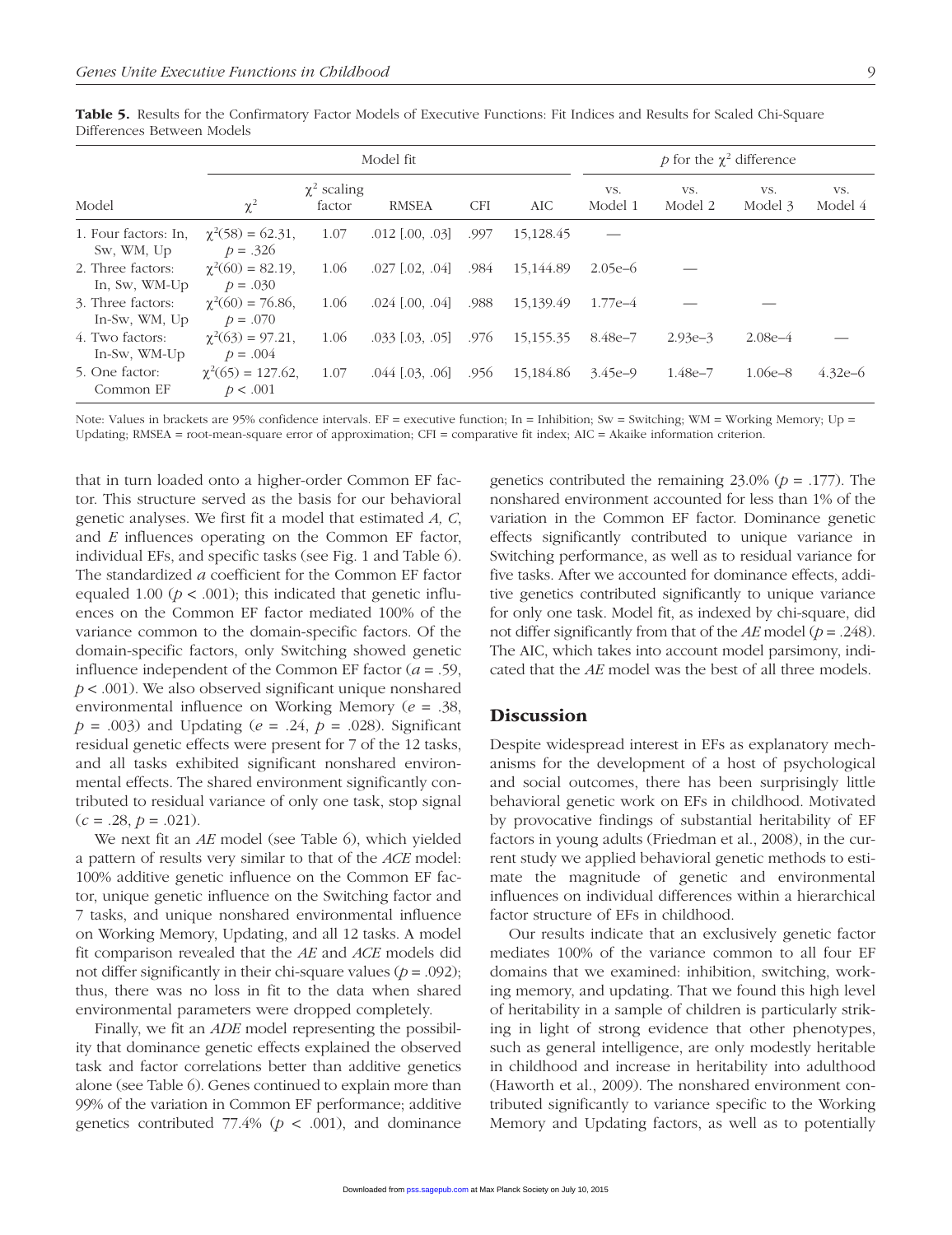

Fig. 1. Hierarchical multivariate twin model for additive genetic (*A*), shared environmental (*C*), and nonshared environmental (*E*) contributions to performance on executive-function tasks. The numbers on the arrows represent standardized factor loadings. The model controlled for age effects at the level of the first-order factors (Inhibition, Switching, Working Memory, and Updating). Because the purpose of this analysis was to understand the relative contributions of genetic and environmental influences to individual differences, as distinct from age-related differences, the loadings of the first-order factors have been standardized relative to their age-independent variance. Boldface indicates significant paths, *p* < .05.

nonexecutive variance specific to each individual task, but not to the Common EF factor. No appreciable effects of the shared environment were apparent at any level of analysis. Together, these results indicate that EFs in childhood are united by shared genetic influences, yet distinguishable as a result of both genetic and nonshared environmental contributions to specific EF domains and task performance.

Although our main findings are consistent with the genetic architecture uncovered for young adults by Friedman et al. (2008), there is one notable difference. In contrast to Friedman et al., we did not detect genetic effects specific to the latent Updating factor above and beyond those mediated by the Common EF factor. This may indicate that the genetic factors that distinguish EFs from one another are not fully expressed until later in development.

The finding that the Common EF factor is entirely heritable in middle childhood has important implications for understanding how EFs develop over time, as well as for understanding the mechanisms through which they are associated with important psychosocial sequelae. In combination with accumulating evidence that childhood EFs predict a cross-cutting range of academic, economic, and mental-health outcomes later in life, our results suggest that childhood EFs may act as developmental endophenotypes—or prodromal markers—for an array of genetically influenced psychological, social, and health outcomes. This suggests not only that EFs have the potential to provide researchers "simpler clues to genetic underpinnings" (Gottesman & Gould, 2003, p. 636) of such outcomes compared with the outcomes themselves, but also that EFs might be used to identify children who are at genetic risk for as-yet-unexpressed maladaptive outcomes and who could therefore be targeted in early interventions.

Our findings also open exciting avenues for future work. First, in light of the strong theoretical and empirical link between EFs and neurobiology, it will be important to test the extent to which the neural bases of EFs are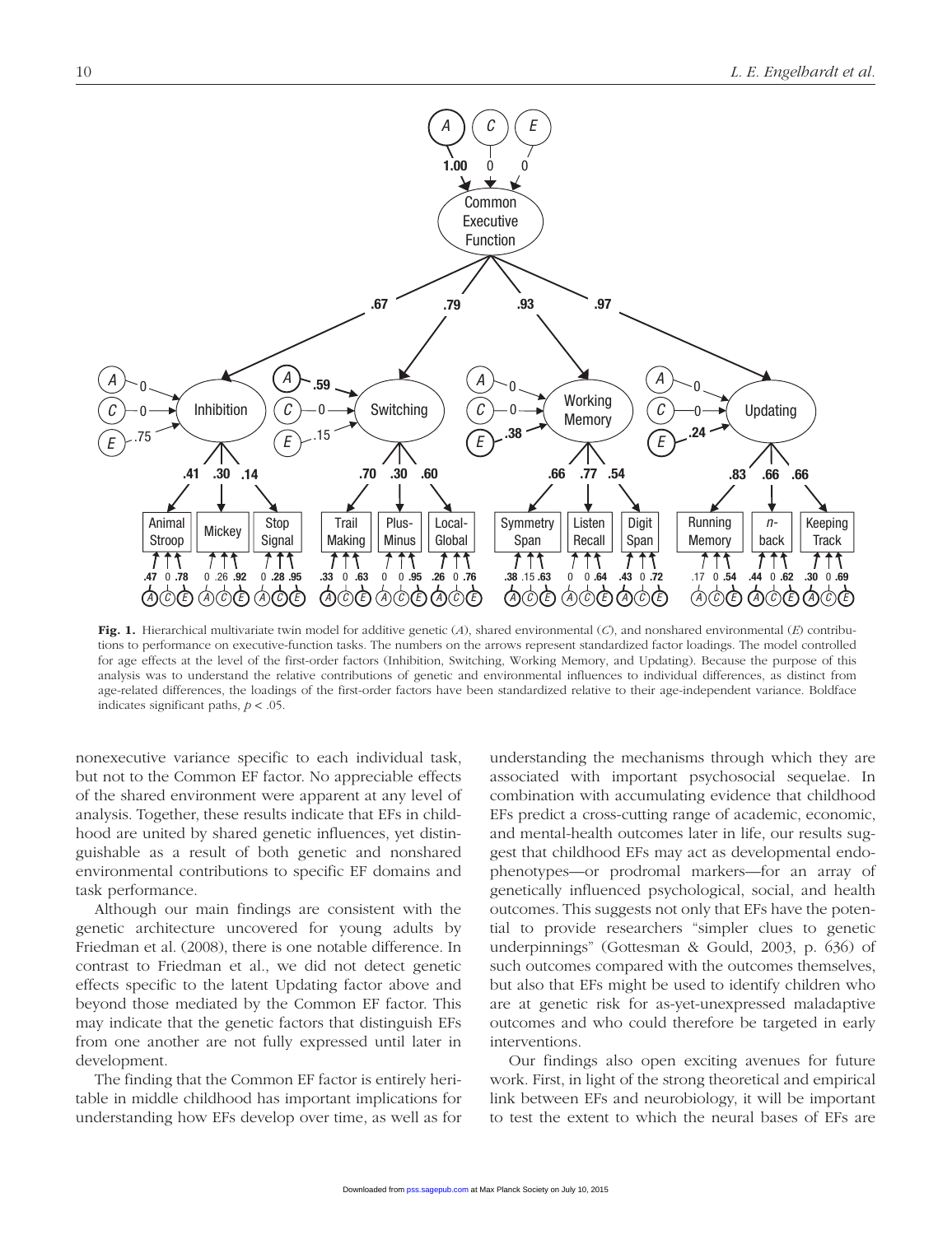|                                                                                                                                                                                                                                                                                                                                                                                                                                                                                                                                                                                                       |                              | Model with shared environmental effects included |                                        |                                  | Model with shared environmental<br>effects omitted                                                                           |                                         | Model with shared environmental effects omitted and<br>dominance genetic effects included |                                            |
|-------------------------------------------------------------------------------------------------------------------------------------------------------------------------------------------------------------------------------------------------------------------------------------------------------------------------------------------------------------------------------------------------------------------------------------------------------------------------------------------------------------------------------------------------------------------------------------------------------|------------------------------|--------------------------------------------------|----------------------------------------|----------------------------------|------------------------------------------------------------------------------------------------------------------------------|-----------------------------------------|-------------------------------------------------------------------------------------------|--------------------------------------------|
| EF factor or task                                                                                                                                                                                                                                                                                                                                                                                                                                                                                                                                                                                     |                              |                                                  |                                        | a                                | $\mathcal O$                                                                                                                 | a                                       | Þ                                                                                         | c                                          |
| Common EF                                                                                                                                                                                                                                                                                                                                                                                                                                                                                                                                                                                             | [1.00, 1.00]<br>$1.00***$    | [0.00, 0.00]<br>$\overline{0}$                   | $[-0.05, 0.05]$<br>000                 | [1.00, 1.00]<br>$1.00***$        | Genetic and environmental contributions to the higher-order EF factor<br>$[-0.01, 0.01]$                                     | [0.52, 1.23]<br>$88***$                 | $-0.21, 1.17$                                                                             | $[-0.61, 0.77]$<br>$\frac{8}{3}$           |
| Inhibition                                                                                                                                                                                                                                                                                                                                                                                                                                                                                                                                                                                            |                              | Geneti                                           |                                        |                                  | c and environmental contributions unique to the first-order EF factors                                                       |                                         | $\odot$                                                                                   | $\odot$                                    |
| Switching                                                                                                                                                                                                                                                                                                                                                                                                                                                                                                                                                                                             | [0.00, 0.00]<br>59***        | [0.00, 0.00]<br>[0.00, 0.00]<br>$\overline{0}$   | $[-0.12, 1.61]$                        | [0.00, 0.00]<br>59***            | $[-0.46, 1.87]$                                                                                                              | [0.00, 0.00]<br>$\approx$               | [0.00, 0.00]<br>$.62***$                                                                  | $[-1.49, 2.70]$<br>[0.00, 0.00]<br>$\circ$ |
| Working Memory                                                                                                                                                                                                                                                                                                                                                                                                                                                                                                                                                                                        | [0.29, 0.89]                 | $\overline{0}$                                   | $[-1.09, 1.39]$<br>$38***$             | [0.29, 0.89]                     | $[-1.08, 1.38]$<br>$.37***$                                                                                                  | [0.00, 0.00]                            | [0.43, 0.81]<br>$\overline{0}$                                                            | $.36***$                                   |
| Updating                                                                                                                                                                                                                                                                                                                                                                                                                                                                                                                                                                                              | [0.00, 0.00]<br>[0.00, 0.00] | [0.00, 0.00]<br>[0.00, 0.00]<br>$\odot$          | [0.14, 0.62]<br>[0.03, 0.46]<br>$.24*$ | [0.00, 0.00]<br>[0.00, 0.00]     | [0.12, 0.61]<br>[0.03, 0.46]<br>$.24*$                                                                                       | [0.00, 0.00]<br>[0.00, 0.00]<br>$\odot$ | [0.00, 0.00]<br>[0.00, 0.00]<br>$\odot$                                                   | [0.09, 0.62]<br>[0.05, 0.47]<br>$26*$      |
|                                                                                                                                                                                                                                                                                                                                                                                                                                                                                                                                                                                                       |                              |                                                  | Genetic and environmental              |                                  | contributions unique to individual tasks                                                                                     |                                         |                                                                                           |                                            |
| Animal Stroop                                                                                                                                                                                                                                                                                                                                                                                                                                                                                                                                                                                         | [0.25, 0.68]<br>$47***$      | [0.00, 0.00]<br>$\overline{0}$                   | 0.65, 0.92<br>$78***$                  | [0.25, 0.68]<br>$47***$          | [0.65, 0.92]<br>70***                                                                                                        | [0.00, 0.00]                            | [0.35, 0.79]<br>57***                                                                     | [0.55, 0.89]<br>$.72***$                   |
| Mickey                                                                                                                                                                                                                                                                                                                                                                                                                                                                                                                                                                                                | [0.00, 0.00]                 |                                                  | [0.81, 1.02]<br>$.92***$               | $[-0.15, 0.68]$                  | [0.79, 1.05]<br>.92***                                                                                                       | $[-0.16, 0.68]$                         | [0.00, 0.00]                                                                              | [0.79, 1.05]<br>.92***                     |
| Stop signal                                                                                                                                                                                                                                                                                                                                                                                                                                                                                                                                                                                           | [0.00, 0.00]                 | $[-0.04, 0.56]$<br>$.28*$<br>[0.04, 0.51]        | [0.88, 1.02]<br>.95***                 | $[-0.25, 0.62]$<br>$\frac{1}{2}$ | [0.88, 1.06]<br>.97***                                                                                                       | $[-0.26, 0.63]$<br>$\frac{18}{1}$       | [0.00, 0.00]<br>$\odot$                                                                   | [0.89, 1.06]<br>.97***                     |
| Trail making                                                                                                                                                                                                                                                                                                                                                                                                                                                                                                                                                                                          | [0.14, 0.52]<br>$.33***$     | [0.00, 0.00]                                     | [0.52, 0.74]<br>$.63***$               | [0.14, 0.52]<br>$.33***$         | [0.52, 0.74]<br>$.63***$                                                                                                     | [0.00, 0.00]                            | [0.21, 0.55]<br>$.38***$                                                                  | [0.51, 0.70]<br>$60***$                    |
| Local-global                                                                                                                                                                                                                                                                                                                                                                                                                                                                                                                                                                                          | $[0.02, 0.51]$               | [0.00, 0.00]<br>$\ddot{\circ}$                   | [0.67, 0.85]<br>$76***$                | [0.02, 0.51]<br>$.26*$           | [0.67, 0.85]<br>$76***$                                                                                                      | [0.00, 0.00]<br>$\odot$                 | [0.04, 0.63]<br>$.34*$                                                                    | [0.60, 0.86]<br>$.73***$                   |
| Plus-minus                                                                                                                                                                                                                                                                                                                                                                                                                                                                                                                                                                                            | [0.00, 0.00]                 | $\ddot{\circ}$                                   | [0.91, 1.00]<br>.95***                 | [0.00, 0.00]<br>$\odot$          | [0.91, 1.00]<br>.95***                                                                                                       | [0.00, 0.00]<br>$\ddot{\circ}$          | $[-0.47, 1.11]$                                                                           | [0.62, 1.18]<br>3000                       |
| Symmetry span                                                                                                                                                                                                                                                                                                                                                                                                                                                                                                                                                                                         | $[0.01,\, 0.76]$             | $[0.00, 0.00]$<br>$.15$                          | [0.53, 0.73]<br>$.63***$               | [0.29, 0.54]<br>$.42***$         | [0.54, 0.71]<br>$.62***$                                                                                                     | [0.28, 0.54]<br>$41^{\ast\ast\ast}$     | [0.00, 0.00]                                                                              | 0.54, 0.71<br>$.63***$                     |
| Listening recall                                                                                                                                                                                                                                                                                                                                                                                                                                                                                                                                                                                      | [0.00, .000]                 | $[-0.58, 0.87]$ 0.87]<br>[0.00, 0.00]            | [0.57, 0.70]<br>$.64***$               | [0.00, 0.00]                     | [0.57, 0.70]<br>$.64***$                                                                                                     | [0.00, 0.00]                            | [0.00, 0.00]                                                                              | [0.57, 0.71]<br>$64***$                    |
| Backward<br>Digit Span                                                                                                                                                                                                                                                                                                                                                                                                                                                                                                                                                                                | [0.28, 0.59]<br>$43***$      | [0.00, 0.00]                                     | [0.64, 0.81]<br>$.72***$               | [0.28, 0.59]<br>$43***$          | [0.64, 0.81]<br>72***                                                                                                        | $[-0.32, 0.98]$                         | $[-0.48, 1.09]$                                                                           | [0.61, 0.82]<br>$.72***$                   |
| Running memory                                                                                                                                                                                                                                                                                                                                                                                                                                                                                                                                                                                        | $[-0.12, 0.46]$              | [0.00, 0.00]                                     | [0.45, 0.64]<br>54***                  | $[-0.12, 0.46]$                  | [0.45, 0.64]<br>$-54***$                                                                                                     | [0.00, 0.00]<br>$\approx$               | [0.07, 0.49]<br>$.28**$                                                                   | 0.40, 0.61<br>$51***$                      |
| $n$ -back                                                                                                                                                                                                                                                                                                                                                                                                                                                                                                                                                                                             | [0.30, 0.57]<br>44***        | [0.00, 0.00]                                     | [.52, .71]<br>$.62***$                 | [0.30, 0.57]<br>$.44***$         | [0.52, 0.71]<br>$.62***$                                                                                                     | $[-0.18, 0.86]$                         | $[-0.34, 0.97]$                                                                           | [0.48, 0.71]<br>$60***$                    |
| Keeping track                                                                                                                                                                                                                                                                                                                                                                                                                                                                                                                                                                                         | $[0.10, 0.50]$<br>$.30***$   | [0.00, 0.00]                                     | [0.60, 0.78]<br>.69***                 | [0.10, 0.50]<br>$.30**$          | [0.60, 0.78]<br>$-69***$                                                                                                     | [0.00, 0.00]<br>$\overline{0}$          | [0.12, 0.53]<br>$.33***$                                                                  | [0.57, 0.78]<br>$-8$ ***                   |
| coefficient; $d =$ dominance genetics coefficient. The model controlled for age effects at the level of the first-order factors (Inhibition, Switching, Working Memory, and Updating). Because<br>the purpose of this analysis was to understand the relative contributions of genetic and environmental influences to individual differences, as distinct from age-related differences, the<br>loadings of the first-order factors were standardized relative to their age-independent variance<br>Note: Values in brackets are 95% confidence intervals. EF<br>$*< 0.05$ . $*< 0.01$ . $*< 0.001$ . |                              |                                                  |                                        |                                  | = executive function; $a$ = additive genetics coefficient; $c$ = shared environment coefficient; $e$ = nonshared environment |                                         |                                                                                           |                                            |

Table 6. Standardized Factor Loadings From the Behavioral Genetic Models Table 6. Standardized Factor Loadings From the Behavioral Genetic Models

11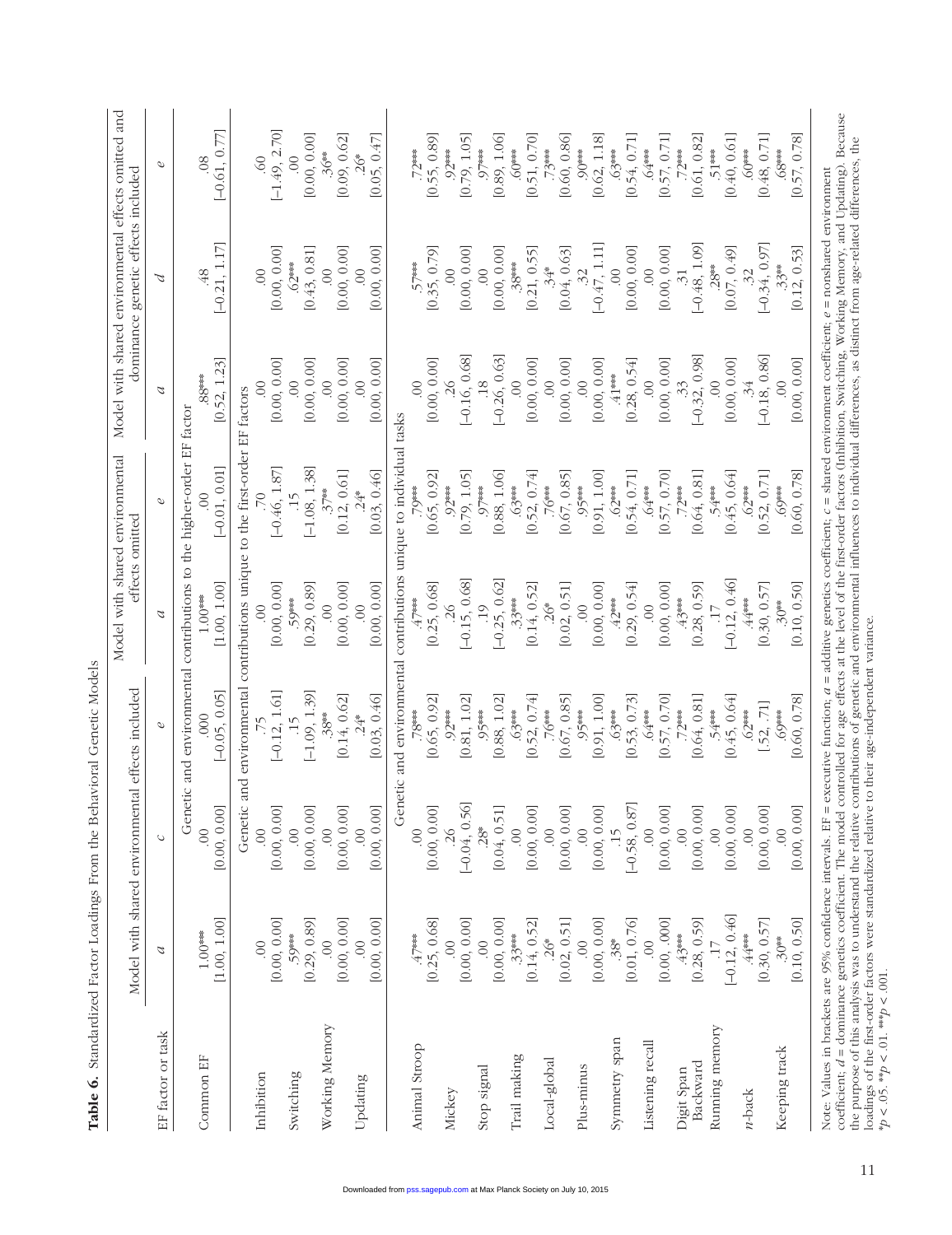themselves genetically influenced and whether such genetic factors are fully captured by behavioral EF measures. Second, although our findings indicate that there is a strong statistical link between the Common EF factor and genetic variation, it is well known that heritability may encompass variation resulting from Gene × Environment interactions, whereby the magnitude of genetic influence on a phenotype differs as a function of environmental context, in addition to more direct genetic main effects. Future work will be necessary to test for Gene × Environment interactions involving EFs. For instance, do the Gene × Socioeconomic Status interactions observed for intelligence and achievement (Tucker-Drob et al., 2013) act on EFs? Alternatively, are genetic influences on EFs expressed equally across the range of socioeconomic status but differentially related to intelligence and achievement across socioeconomic strata? Third, it will be important to test for gene-environment correlations, whereby the types of environments experienced come to be nonrandomly associated with genetically influenced individual differences in EFs. If dynamic amplification processes involving gene-environment correlations serve as the basis for the strikingly high heritability of EF, as has been postulated to be the case for the heritability of cognitive ability (Tucker-Drob et al., 2013), such processes would need to unfold primarily very early in childhood, as our results indicate that heritability has already approached a maximum by middle childhood. Finally, future research will be necessary to test the extent to which interventions to boost EFs attenuate or magnify genetic variation in EFs. Investigating such questions has the potential to reveal key mechanisms underlying the development of a range of psychological and social outcomes, and such discoveries may better inform interventions and policies that promote psychological and social well-being.

#### Author Contributions

E. M. Tucker-Drob and K. P. Harden developed the Texas Twin Project. Data collection was undertaken by L. E. Engelhardt, D. A. Briley, and F. D. Mann. Under the supervision of E. M. Tucker-Drob, L. E. Engelhardt analyzed the data and drafted the manuscript. E. M. Tucker-Drob and K. P. Harden substantially contributed to revisions. All authors approved the final manuscript prior to submission.

## Declaration of Conflicting Interests

The authors declared that they had no conflicts of interest with respect to their authorship or the publication of this article.

#### Funding

The Population Research Center is supported by National Institutes of Health Grant R24HD042849. L. E. Engelhardt is supported by a National Science Foundation Graduate Research Fellowship.

#### Supplemental Material

Additional supporting information can be found at [http://pss](http://pss.sagepub.com/content/by/supplemental-data) [.sagepub.com/content/by/supplemental-data](http://pss.sagepub.com/content/by/supplemental-data)

#### References

- Ando, J., Ono, Y., & Wright, M. J. (2001). Genetic structure of spatial and verbal working memory. *Behavior Genetics*, *31*, 615–624.
- Best, J. R., Miller, P. H., & Naglieri, J. A. (2011). Relations between executive function and academic achievement from ages 5 to 17 in a large, representative national sample. *Learning and Individual Differences*, *21*, 327–336.
- Briley, D. A., & Tucker-Drob, E. M. (2013). Explaining the increasing heritability of cognition over development: A meta-analysis of longitudinal twin and adoption studies. *Psychological Science*, *24*, 1704–1713.
- Broadway, J., & Engle, R. (2010). Validating running memory span: Measurement of working memory capacity and links with fluid intelligence. *Behavior Research Methods*, *42*, 563–570.
- Carpenter, P. A., Just, M. A., & Reichle, E. D. (2000). Working memory and executive function: Evidence from neuroimaging. *Current Opinion in Neurobiology*, *10*, 195–199.
- Collette, F., Hogge, M., Salmon, E., & Van der Linden, M. (2006). Exploration of the neural substrates of executive functioning by functional neuroimaging. *Neuroscience*, *139*, 209–221.
- Congdon, E., Mumford, J. A., Cohen, J. R., Galvan, A., Aron, A. R., Xue, G., . . . Poldrack, R. A. (2010). Engagement of large-scale networks is related to individual differences in inhibitory control. *NeuroImage*, *53*, 653–663.
- Cuevas, K., Deater-Deckard, K., Kim-Spoon, J., Watson, A. J., Morasch, K. C., & Bell, M. A. (2014). What's mom got to do with it? Contributions of maternal executive function and caregiving to the development of executive function across early childhood. *Developmental Science*, *17*, 224–238.
- Daneman, M., & Carpenter, P. A. (1980). Individual differences in working memory and reading. *Journal of Verbal Learning and Verbal Behavior*, *19*, 450–466.
- Elliott, R. (2003). Executive functions and their disorders: Imaging in clinical neuroscience. *British Medical Bulletin*, *65*, 49–59.
- Friedman, N. P., Miyake, A., Young, S. E., DeFries, J. C., Corley, R. P., & Hewitt, J. K. (2008). Individual differences in executive functions are almost entirely genetic in origin. *Journal of Experimental Psychology: General*, *137*, 201–225.
- Gottesman, I. I., & Gould, T. D. (2003). The endophenotype concept in psychiatry: Etymology and strategic intentions. *American Journal of Psychiatry*, *160*, 636–645.
- Harden, K. P., Tucker-Drob, E. M., & Tackett, J. L. (2013). The Texas Twin Project. *Twin Research and Human Genetics*, *16*, 385–390.
- Haworth, C. M. A., Wright, M. J., Luciano, M., Martin, N. G., De Geus, E. J. C., Van Beijsterveldt, C. E. M., & Plomin, R.